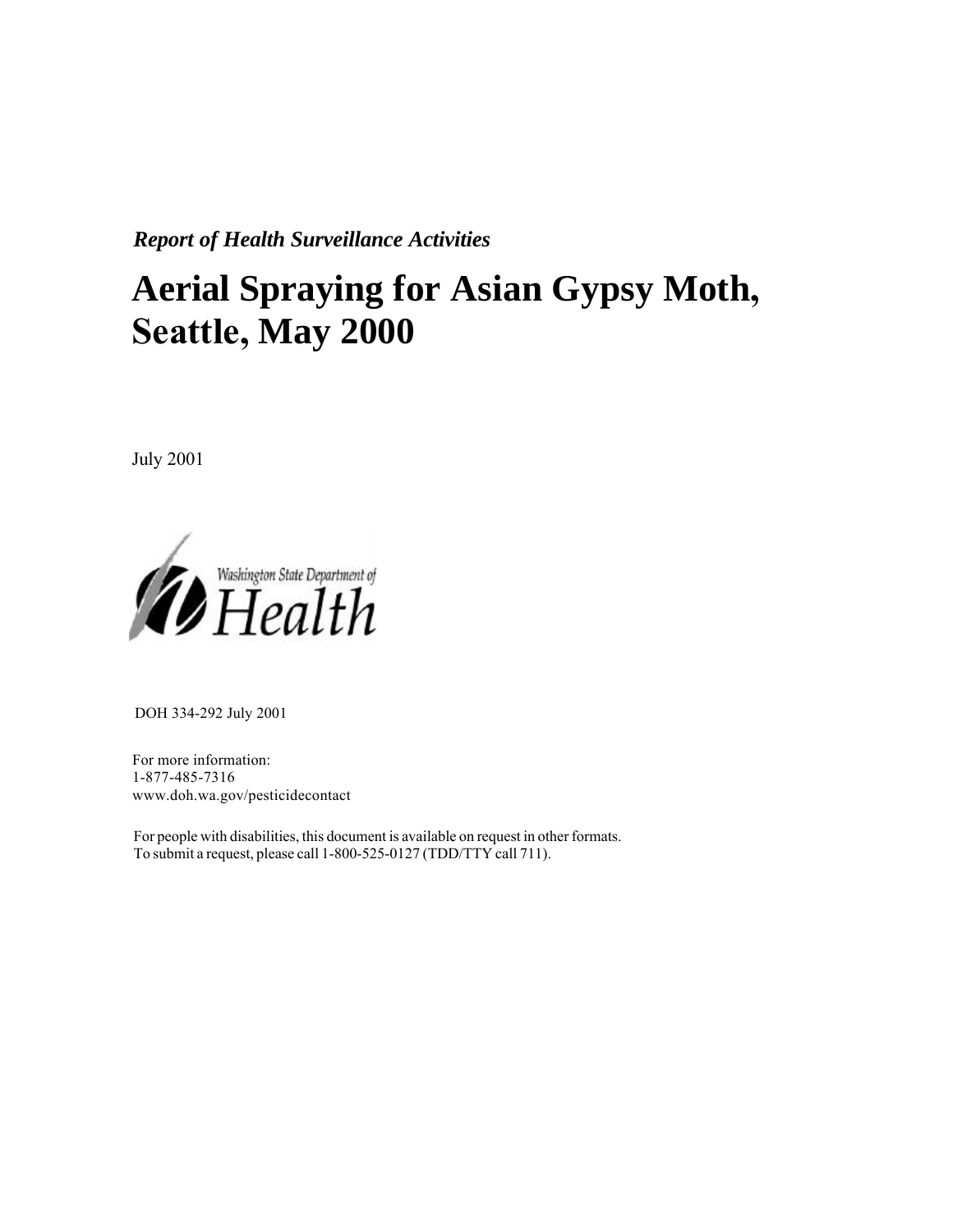## **Page CONTENTS**

- 1 Executive Summary
- 2 Introduction
- 3 Results

Use of Health Care

Symptoms Reported

Community Concerns

- 8 Discussion
- 11 Recommendations
- 12 References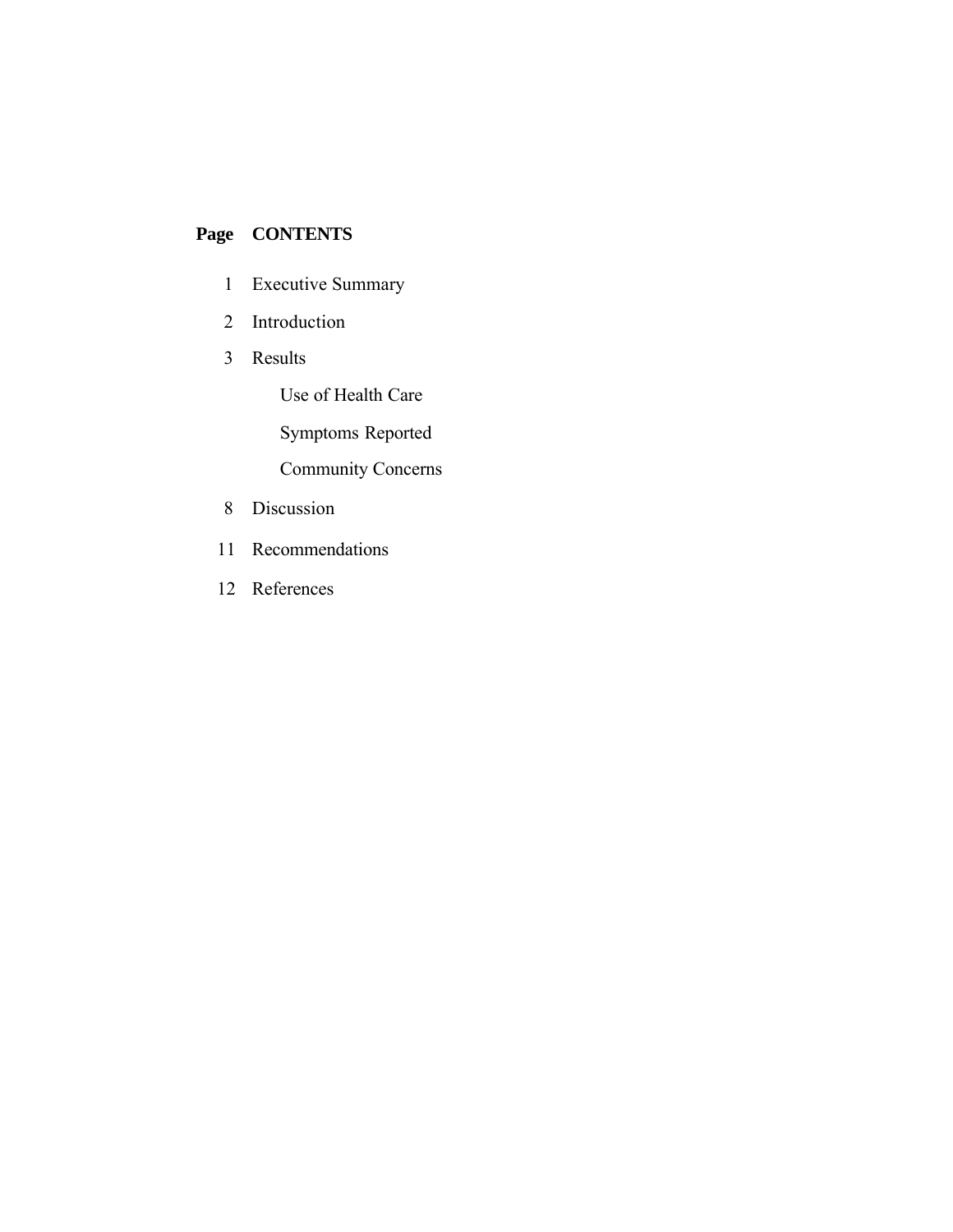#### **Executive Summary**

In May 2000, the biological insecticide Foray 48B was aerially applied three times in Seattle by the Washington State Department of Agriculture (WSDA) to prevent an infestation of Asian gypsy moth (AGM). The eradication effort targeted approximately one square mile of the Ballard and Magnolia areas. This is an urban area with an estimated 2,200 businesses and properties and an estimated residential population of 6,600.

The Department of Health (DOH) conducted health monitoring in order to identify serious reactions within the community and to document self-reported health symptoms among the residents. Community health concerns associated with the spray program were also noted.

DOH surveillance yielded reports of 59 persons in 50 households with at least one health symptom occurring after aerial spraying for Asian gypsy moth.

The most frequently reported symptoms were cough, headache, trouble breathing, sore throat, nasal congestion, and irritated eyes. Fourteen persons in eight families sought some type of health care for symptoms.

Community concerns centered around: whether aerial spraying was sufficiently justified; the desire for public disclosure of "inert" ingredients in the aerial spray; and questions about the safety of the spray for all individuals in the community.

Several large epidemiological studies have found no measurable increases in illness in communities where Foray 48B was applied by air. Still, many of the people reporting symptoms during the May 2000 AGM eradication project strongly believed that their symptoms were related to the spray. Data collected with a passive surveillance system will not be able to further resolve this apparent contradiction.

Health surveillance that controls for background rates of symptoms in the community would provide a better understanding of the relationship between symptoms reported and aerial spraying with Foray 48B. Surveillance would be especially useful if it were capable of detecting an increase in symptoms for which no health care was sought.

Community concerns could, in part, be addressed by: improving public participation in decisionmaking by the statewide gypsy moth program; greater public access to science-based health information; and expanding the independent review of undisclosed ingredients in Foray 48B.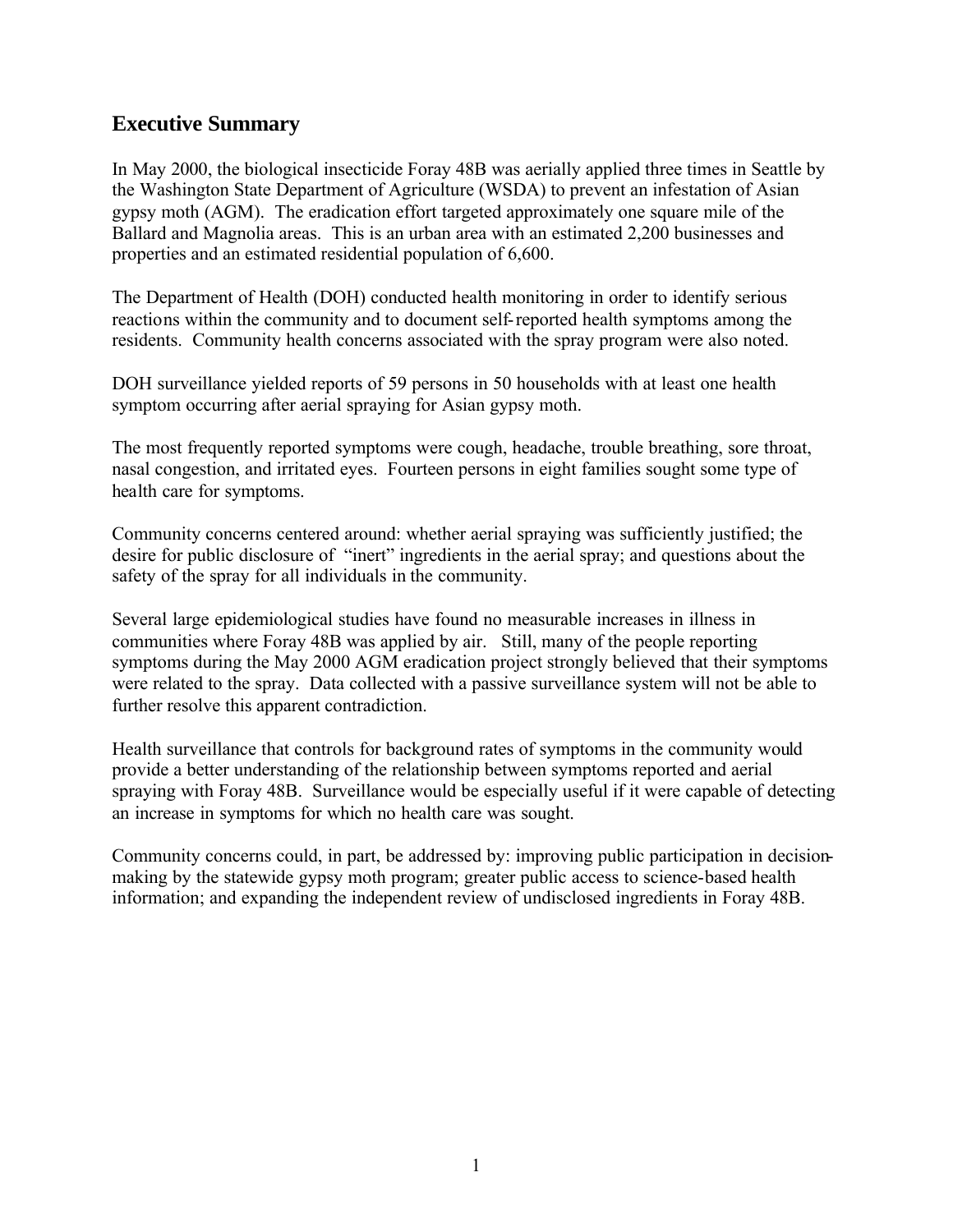#### **Introduction**

In May 2000, the biological insecticide Foray 48B was aerially applied three times in Seattle by the Washington State Department of Agriculture (WSDA) to prevent an infestation of Asian gypsy moth (AGM). The eradication effort targeted approximately one square mile of the Ballard and Magnolia areas. This is an urban area with an estimated 2,200 businesses and properties and an estimated residential population of 6,600. Sprayings were conducted on May  $11<sup>th</sup>$ ,  $18<sup>th</sup>$ , and  $25<sup>th</sup>$  and were carried out between 5:30 and 6:30 AM to minimize human exposure to spray droplets. The active ingredient in Foray 48B is *Bacillus thuringiensis kurstaki* (Btk), a natural agent of disease in caterpillars. Btk was selected for use because it is generally recognized as the safest insecticide currently available for gypsy moth control in urban areas.

There was a wide-scale effort to notify residents, businesses, and schools in the Ballard and Magnolia communities before each spraying. This effort included five direct mailings to each postal address in the targeted area, community meetings, and media coverage. In addition, individuals could request advance notice by phone one day before spraying. Washington State Department of Health (DOH) recommended that residents avoid direct exposure during spraying and remain inside for 30 minutes after the spraying to allow droplets to settle. These recommendations and the request to report health symptoms were included in the direct mailings and were discussed at community meetings.

DOH conducted health monitoring in order to identify serious reactions within the community and to document self-reported health symptoms among the residents. Community health concerns associated with the spray program were also noted.

Monitoring of health symptoms in the general public was done through passive surveillance with reports coming to DOH from a variety of sources. The majority of health complaints were referred to DOH by the toll-free AGM hotline. This telephone hotline was publicized in the news media and was listed in each of the five direct mailings sent to residents and businesses in the targeted area. It is a year-around hotline set up to provide information about the status of gypsy moth control activities statewide. For the six weeks during this project, the hotline was staffed by WSDA twelve hours/day with a message machine available after hours. Of the 2,179 total calls received by the hotline during the project, 42 were callers reporting a health complaint. These were forwarded to DOH for follow-up. Other symptom reports were received directly by the local health department (Public Health- Seattle and King County) and DOH. DOH identified additional individuals with health complaints during interviews with family members, friends, neighbors, and coworkers of ill persons. A standardized form was used to record symptoms, demographic information, self-assessment of severity of symptoms, and any health care obtained. A number of the individuals were contacted again by DOH after subsequent sprayings to track additional reactions.

Health care providers in King County, including the Washington Poison Center, were asked to report to DOH any cases of illness that might be related to the spraying. Public Health – Seattle & King County contacted health care providers using broadcast fax, e-mail lists of emergency department directors in King County, and the EpiLog communicable disease newsletter before and during the spray period. Outreach included information about the spraying, potential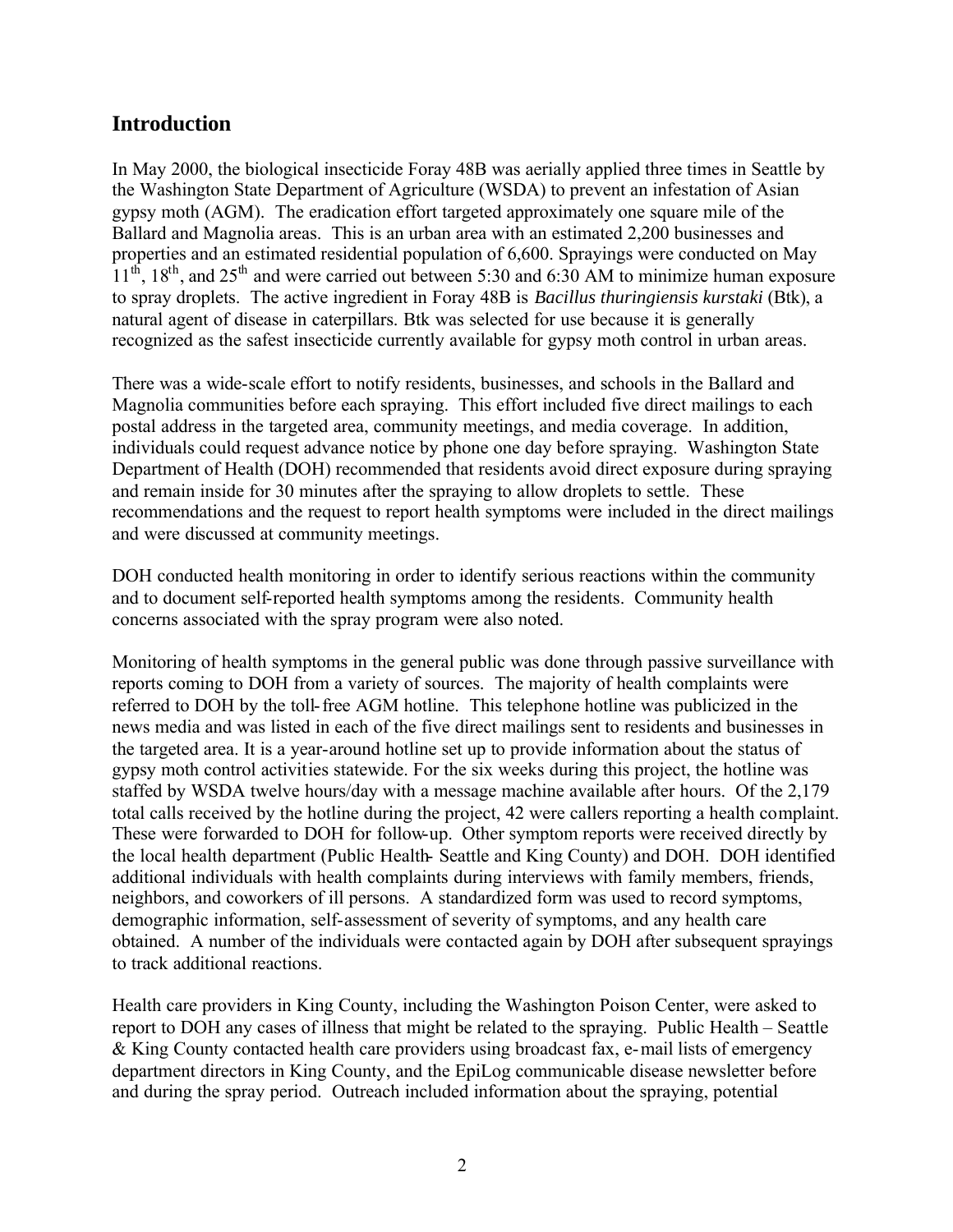adverse health effects, and the request to report possible illnesses. Information was also posted on the Public Health-Seattle King County website.

Public Health- Seattle King County requested all clinical microbiology laboratories in King County to forward to the DOH Public Health Laboratory all isolates of *Bacillus* species from wounds or normally sterile sites during and for 30 days after the spray period. DOH has the capacity to analyze an isolate of *Bacillus* and identify it as the strain of Btk (Btk HD-1) used in the Foray 48B spray. This surveillance was done in order to determine whether the strain used in Foray was responsible for any infections.

#### **Results**

**Sources of symptom reports received by DOH**

DOH surveillance yielded reports of 59 persons in 50 households with at least one health symptom occurring after an aerial spraying for Asian gypsy moth. Most reports were referred from the toll-free AGM hotline. The sources of reports are listed in Table 1.

| AGM telephone hotline<br>42                          |  |
|------------------------------------------------------|--|
| Direct to DOH                                        |  |
| Family members<br>h                                  |  |
| Public Health - Seattle and King Co.                 |  |
| Referrals from friends, coworkers, neighbors<br>4    |  |
| Health care providers including the WA Poison Center |  |
| Email to WSDA                                        |  |

**Table 1**

*The total from this table (73) exceeds the actual number of cases reported (59 reports) because some cases were reported by more than one source. For example, all cases referred by health care providers and the Poison Center were also referred to DOH by another source.* 

DOH was able to follow up on 52 of the 59 reports received. For the remaining seven referrals, either no contact information was provided on the referral or the complainant failed to respond to DOH phone calls. Information from the initial referral on these seven reports is presented in the column "other reports" in the tables below.

Most reports were received by DOH within 36 hours of a spraying. Thirty reports were received after the first spraying, 22 after the second, and 7 cases after the third. The majority of callers resided within or near the spray boundaries; however, no calls were excluded from the analysis based on location of described exposure.

Table 2 lists self-reported demographic characteristics of the 59 cases. Reports primarily involved adults. Females reported symptoms more than males by a ratio of two-to-one. Only five persons reporting symptoms described feeling spray droplets on their skin. The remainder described normal daily activities such as walking their dogs in the neighborhood, walking to their car, and gardening, that may have resulted in exposure to surface or airborne spray residues. Exposure was not actually measured or confirmed in any case.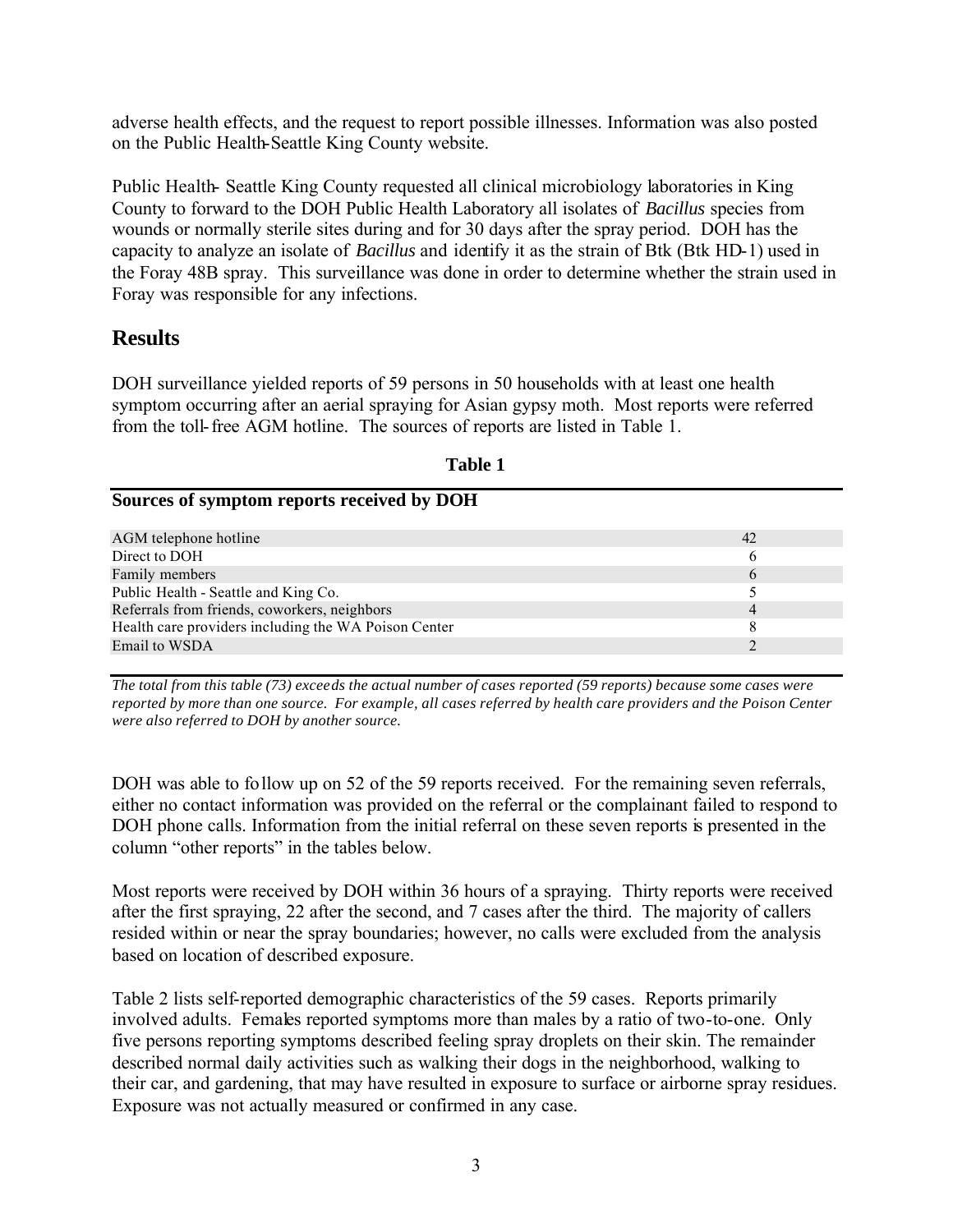| וחו<br>z |  |
|----------|--|
|----------|--|

|                                            | <b>DOH</b> contacted | other reports*   | <b>Total</b>   |
|--------------------------------------------|----------------------|------------------|----------------|
|                                            |                      |                  |                |
| Individuals reporting at least one symptom | 52                   | $\overline{7}$   | 59             |
|                                            |                      |                  |                |
| Gender                                     |                      |                  |                |
| Male                                       | 16                   | $\overline{3}$   | 19             |
| Female                                     | 36                   | 3                | 39             |
| Unknown                                    | $\theta$             | 1                | $\mathbf{1}$   |
|                                            |                      |                  |                |
| Age                                        |                      |                  |                |
| Under 10                                   | 5                    | $\theta$         | 5              |
| $10-19$                                    | $\theta$             | $\boldsymbol{0}$ | $\theta$       |
| $20 - 29$                                  | 2                    | $\overline{0}$   | 2              |
| 30-39                                      | 11                   | $\boldsymbol{0}$ | 11             |
| 40-49                                      | 15                   | 0                | 15             |
| 50-59                                      | $\overline{4}$       | $\theta$         | $\overline{4}$ |
| over 60                                    | 3                    | $\overline{0}$   | 3              |
| Adult of unspecified age                   | 12                   | $\overline{7}$   | 19             |

#### **Demographic characteristics of persons reporting symptoms**

\*Reports referred to DOH for which we were unable to collect follow-up information

#### **Use of Health Care**

Seven out of 59 individuals reported to DOH they had seen a health care provider for their symptoms. Three of the seven were willing to provide the name of their doctor and their case report was forwarded to a DOH medical epidemiologist for follow-up. One was diagnosed with bronchitis in the emergency room, another was assessed as having a mild form of reactive airways disease, and the third was diagnosed with worse than her normal allergy symptoms.

An additional seven cases, all from two families, were seen by a doctor after the DOH interview. These seven cases were reported to DOH by their doctor. They were diagnosed with "respiratory problems, mostly allergic bronchitis."

#### **Symptoms Reported**

The most frequently reported symptoms were cough, headache, trouble breathing, sore throat, nasal congestion, and irritated eyes. To summarize the nature and frequency of symptoms reported, cases were sorted into five descriptive categories: upper respiratory or nasal symptoms, temporary irritant symptoms, breathing difficulty, flu-like or viral symptoms, and skin rash. Eleven of the 59 reports met the criteria for two categories. The criteria for categorizing symptom reports are described below.

1. Upper respiratory and nasal symptoms. These were reports of primarily upper respiratory and nasal symptoms of variable duration. Included were allergy-type symptoms as well as reports consistent with sinus or respiratory infection. Reports were classified in this category if they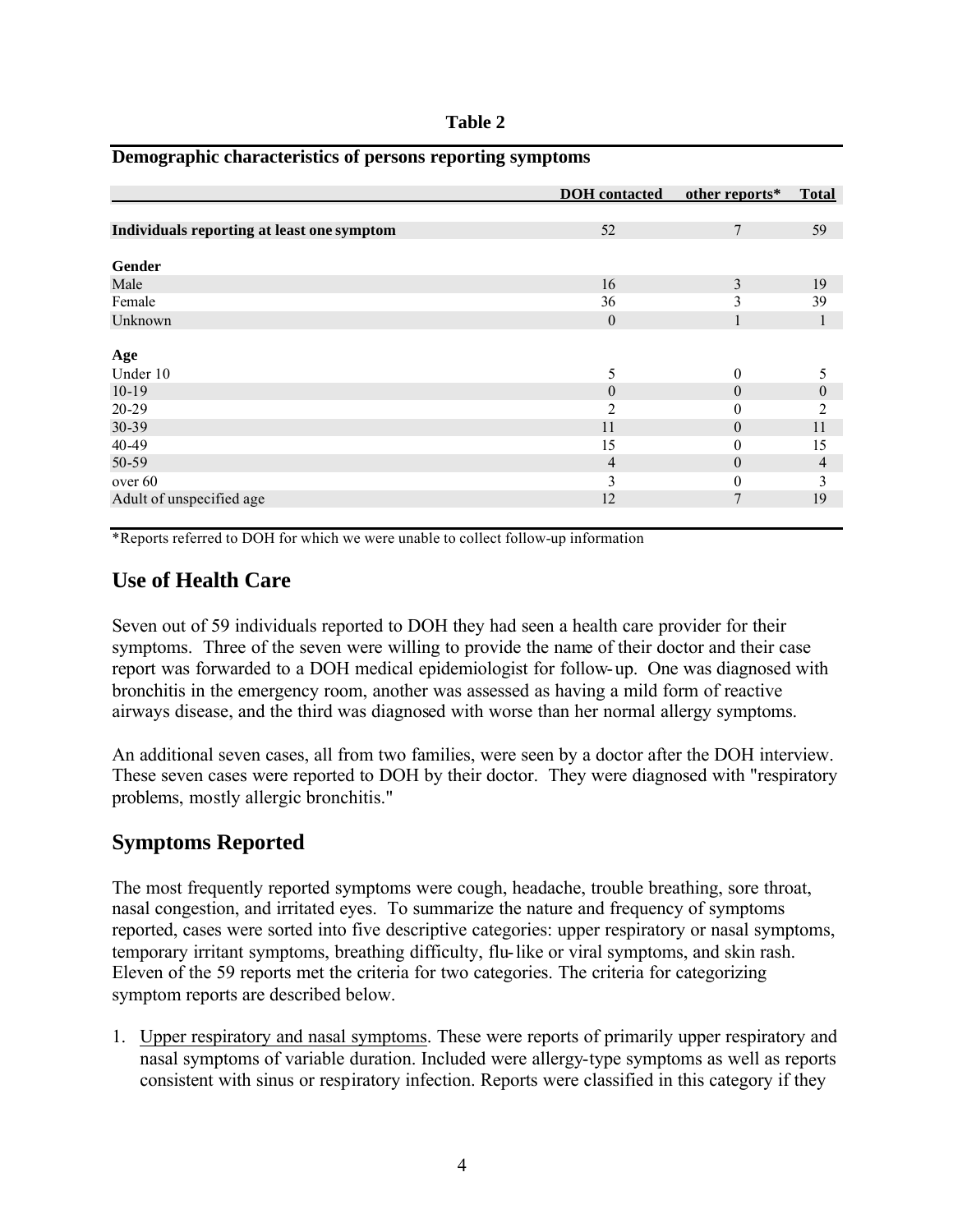had one or more of the following: nasal congestion, sore or scratchy throat, productive and/or persistent cough, watery eyes, or headache.

- 2. Irritant symptoms These were reports of primarily irritant symptoms that were short-lived. Reports in this category had one or more of the following symptoms: burning or itchy eyes, burning in throat, nasal irritation, dry cough, itchy skin, or headache.
- 3. Airways involvement These were reports of possible bronchial or airways involvement that included one or more of the following symptoms: trouble breathing, chest tightness, or asthma reaction.
- 4. Flu-like or viral symptoms These were reports of flu-like or viral symptoms of variable duration that included at least two of the following: diarrhea, nausea, vomiting, fever, body aches, headache, or dizziness.
- 5. Skin rash Reports of any type of skin rash.

**Nature and frequency of symptoms reported**

The nature and frequency of health effects reported by the community are summarized in Table 3 and discussed in detail below. The 11 cases that fell into two categories appear in the summary statistics for both categories.

| <b>Symptoms Reported</b>                            | <b>DOH</b> contacted | other reports <sup>1</sup> | Total $(\%)^2$ |
|-----------------------------------------------------|----------------------|----------------------------|----------------|
| Upper respiratory and nasal symptoms                | 21                   |                            | 23(39%)        |
| Irritant symptoms                                   | 14                   |                            | 16(27%)        |
| Airways involvement                                 | 16                   |                            | 16(27%)        |
| Flu-like symptoms                                   |                      |                            | 7(12%)         |
| Skin rash                                           |                      |                            | 5 $(8%)$       |
| Other                                               |                      | $\Omega$                   |                |
| Unspecified or insufficient information to classify | 0                    |                            |                |

**Table 3**

reports referred to DOH for which we were unable to collect follow-up information

 $^{2}$  percentage of the 59 reports that were classified in each category. The totals exceed the actual number of reports because 11 cases appear in two categories.

**Upper Respiratory and Nasal Symptoms:** Reports of primarily upper respiratory and nasal symptoms of variable duration were received from 23 people in 19 households. Allergy-type symptoms and reports consistent with sinus or respiratory infection were common among these 23 reports. Severity, as reflected by duration of symptoms and frequency of medical care, was highest in this category of reports. Nine persons (in five families) sought health care for symptoms. Diagnoses included bronchitis, allergic bronchitis, mild episode of reactive airways disease, and reaction consistent with patient history of chemical sensitivity.

Information on prior history of allergies, asthma, or other health conditions was collected for 17 of the 23 symptom reports. Eleven people reported pre-existing allergies, asthma, or other health conditions. Other health conditions reported were: recent pneumonia, unspecified bronchial condition, and multiple chemical sensitivities.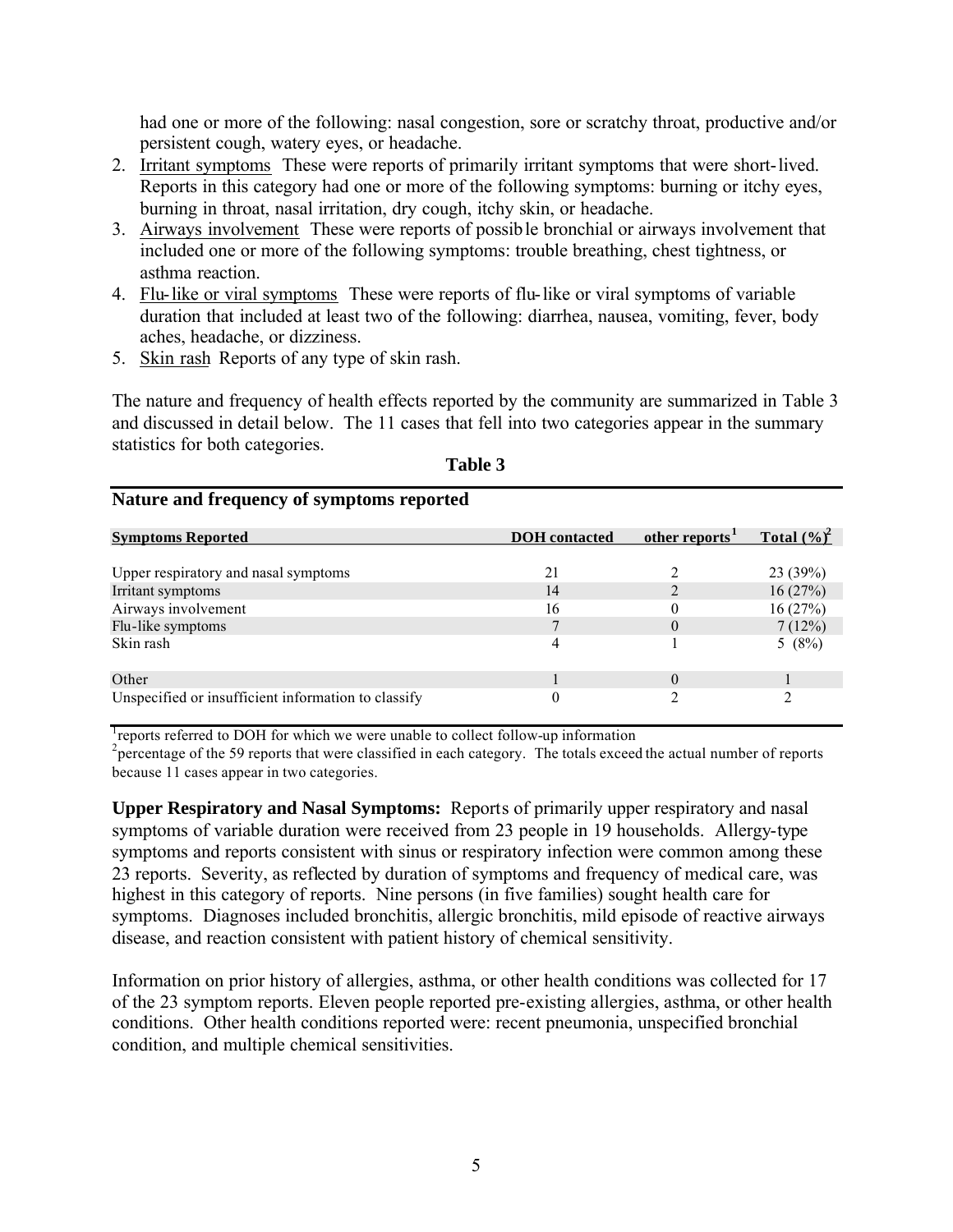**Irritant-type symptoms:** Irritant symptoms that lasted less than 24 hours were reported by 16 persons. Included in this category were two reports of mild headache from individuals in the same family. Most cases in this category reported no other symptoms although three persons reported flu-like or mild viral symptoms in addition to the short-lived irritant symptoms. Seven of these reports came from persons with a known history of allergies. Individual histories of allergy ranged from simple hay fever to multiple sensitivities to foods, molds, dusts, animal dander, latex rubber, etc.

**Symptoms involving airways:** 16 persons reported at least one symptom that suggested involvement of airways. Five of the 16 people sought health care. Symptoms described by callers ranged from mild chest tightness lasting a few hours to episodes of wheezing lasting several days. Half of these cases also reported other symptoms such as allergy-type reactions (upper respiratory or nasal symptoms (five cases), flu-like symptoms (two cases), and blotchy skin (one case)). The remaining persons reported only airways symptoms: seven reported asthma reactions and one reported a feeling of tightness in her chest.

Seven persons reported worsening asthma or an asthma attack after at least one of the sprayings. All seven self-reported a history of asthma and allergies. In two instances, individuals were outdoors during the spraying and had direct skin contact with spray droplets. Both reported wheezing throughout the day despite use of inhalers. After subsequent sprayings both individuals stayed inside the recommended 30 minutes and had no further problems. Two other individuals had mild asthma in combination with viral or flu-like symptoms such as fever, diarrhea, nausea and headache. Two others reported prolonged asthma reactions lasting more than four days after a spray date. Both complained that their normal allergy medications did not seem to alleviate the symptoms. The seventh individual had advanced emphysema and asthma and his only exposure occurred while walking along the western boundary of the sprayed area on his way to work within an hour of spraying. He reported asthma reactions lasting one to two days after each of the first two spray dates despite the use of inhalers. He was notified in advance of the third application and, under physician advice, he began albuterol treatment two days prior to the third spraying and continued it for two days post application. He had no asthma reaction after the third spraying. While most persons with asthma reactions took medications to control wheezing and some sought medical advice over the phone, none reported visiting their health care provider for symptoms.

**Viral and flu-like symptoms:** Seven persons in six households reported viral or flu-like symptoms. Most of these cases also reported either irritant or airways symptoms. Only one person reported seeking medical care for symptoms.

**Rashes:** Only one of the five persons who reported feeling spray droplets on skin or clothing reported a skin rash. The one person who did develop a rash after direct exposure to her face reported that she washed her face immediately but that four hours later her face felt hot and was noticeably red with some puffiness around the eyes. She washed again and symptoms resolved without treatment by mid-afternoon the same day. Also reported were a flat splotchy rash on the face after riding a bus through the sprayed zone shortly after spraying; red raised bumps on neck, face, and ears after gardening 13 blocks east of the spray zone (3 days post-spraying); and itchy, red palms with no identified exposure except for walking dogs in the sprayed area. One person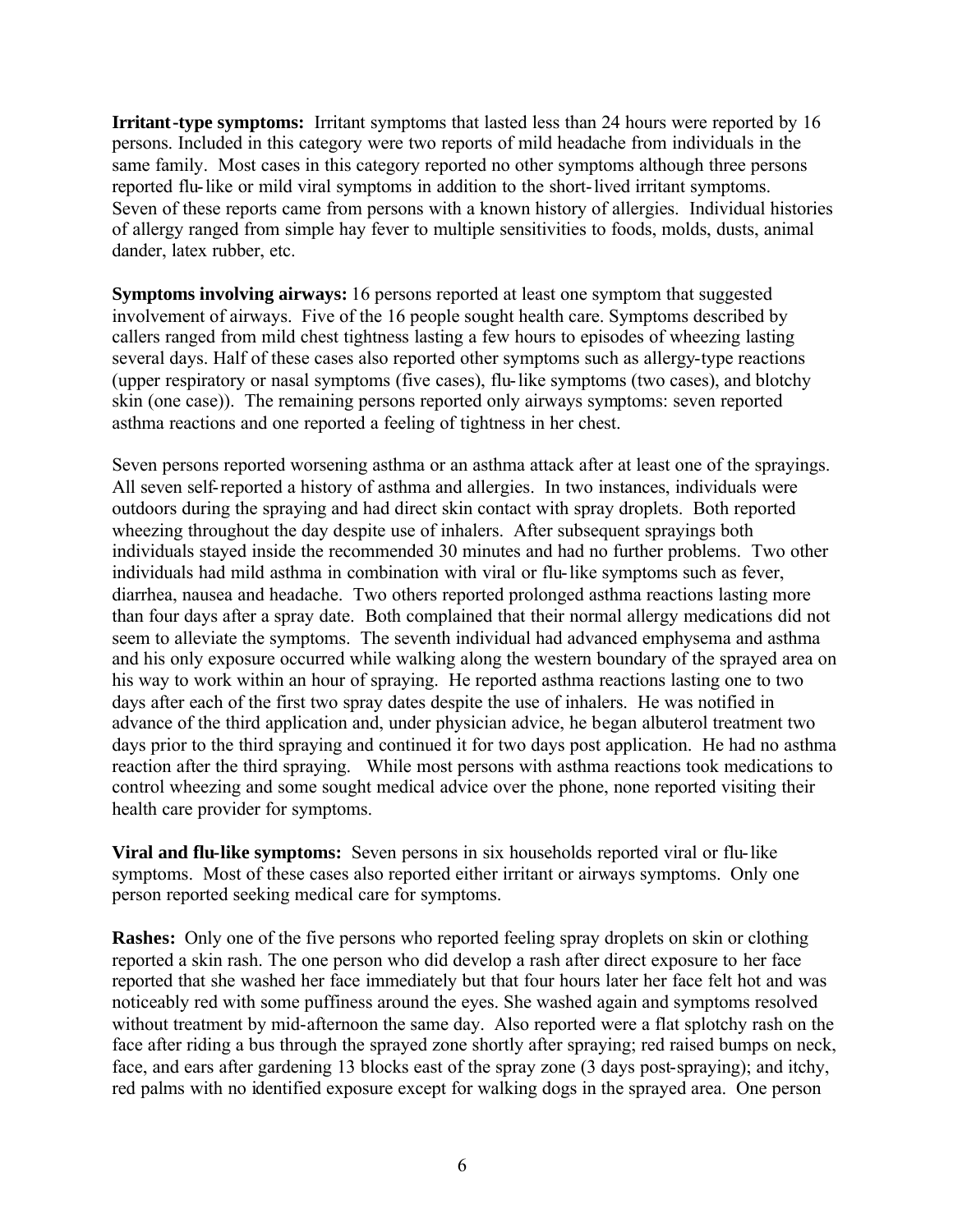reported that she called her doctor for advice. The other four rashes had resolved without medical treatment at the time of the DOH interview.

**Children:** DOH received reports of five children under the age of ten with at least one symptom. According to their parents, one child had a headache; one child with a history of asthma had wheezing and fever which may have been related to onset of a cold according to his mother; two children in the same family had coughing; and one child had initial irritant symptoms followed by two weeks of fever, nausea, sore throat, and persistent cough. The same health care provider saw the latter three children along with their sick parents. The provider described the symptoms of both families as being consistent with allergic bronchitis.

**Surveillance for** *Bacillus* **isolates:** The Public Health Laboratory received 13 isolates of *Bacillus* from various King County institutions during the surveillance period. Pulsed field gel electrophoresis was performed on the only Bt isolate received. It was confirmed to be *Bacillus* thuringiesis israelensis. No isolates of Btk were received.

### **Community Concerns**

DOH received numerous calls from concerned citizens before and after the spray applications. Community concerns and questions included the following:

- Concern about the involuntary nature of the community wide exposure to the moth spray. Some residents chose to leave the area during spraying but a number were still concerned because there was no practical way to prevent spray residues from reaching their yard.
- Concern over other ingredients in the Foray 48B. Some ingredients in Foray 48B are protected by trade secret law and were not disclosed to the public. This prevented concerned citizens from conducting their own evaluation of the ingredients.
- Concerns about long-term health effects of community wide spraying.
- Concern with the inability of diagnostic testing to determine whether an individual's irritant, respiratory, or allergic symptoms were caused by Foray 48B.
- Concern about potential health impact to pets living in the sprayed area.
- Requests to consider newly published health research concerning Btk.
- Two requests for a reimbursement system for people seeking medical care or alternative accommodations.
- Concern over the potential for the moth spray to drift to other neighborhoods.
- Questions about the scientific necessity of gypsy moth eradication and requests that alternative control methods be tried before aerial spraying.
- A number of residents expressed confusion and frustration about the public's opportunity to offer meaningful input into the state plan to spray for AGM.
- Several people indicated that they would be more comfortable reporting health complaints directly to a health agency than to the Department of Agriculture's hotline.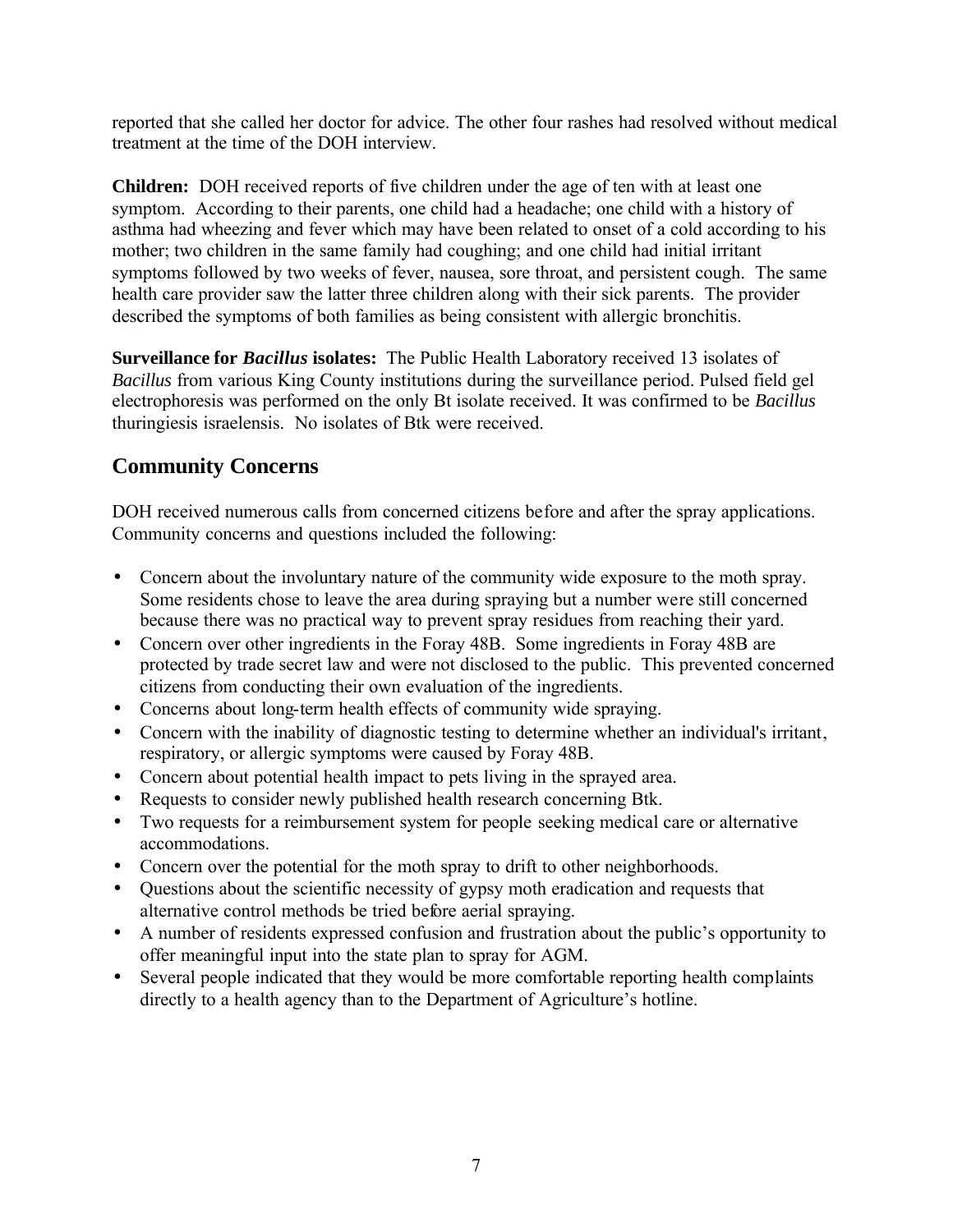#### **Discussion**

DOH received reports of symptoms in 59 persons in 50 households out of an estimated residential population of 6,600. Passive surveillance, like the system used by DOH to collect health complaints, relies on residents, physicians and laboratories to report symptoms and is likely to miss some of the disease events it was designed to capture. Health complaints will be missed if people are unaware of the request for reporting, are reluctant to report personal health information to a government agency, or feel that a symptom is too minor to report. While only a small percentage (less than 1%) of the total population in the sprayed area reported experiencing symptoms, it is not known how many people experienced symptoms but did not report them.

We gain some indication of the level of under-reporting during this spray project by comparing our results with a telephone survey of randomly selected residents conducted by the Department of Agriculture six months after the last spray application<sup>1</sup>. Out of 339 residents of the Ballard/Magnolia sprayed area polled, 29 (9%) answered yes to the question "did you or anyone in your household notice health related effects that you attribute to the spraying?" Only three of 29 households recalled discussing symptoms with a health agency. Depending on the assumed size of the households surveyed, somewhere between 3-9% of the people represented by this survey believed they were affected in some manner by the spraying. There are several sources of possible bias in this survey, which limit conclusions from its results. Only 61% of households selected agreed to complete the survey. There is no information about the 39% who refused to answer some or all of the questions so we do not know whether they differed significantly from the people who completed the survey. For instance, people who recalled symptoms may be more likely to complete the survey. The survey was also sponsored by the Department of Agriculture, which had a poor relationship with many in the community who opposed the spraying. Finally, accuracy in remembering events diminishes with time; residents were asked to recall symptoms from six months ago.

The types of symptoms reported to DOH were primarily irritant and allergy-type symptoms involving the respiratory system. Reports of coughing, sore throat, sinus or nasal congestion, breathing problems, itchy or irritated eyes, and headache were the most frequent symptoms reported. A smaller number of people reported flu-like symptoms or skin rash. The nature of symptoms reported are consistent with symptoms reported to other passive surveillance efforts during gypsy moth control programs in Oregon, Washington and British Columbia <sup>(2,4-6)</sup> and are consistent with what residents reported in the above WSDA survey.<sup>1</sup>

DOH received seven reports of asthma during the spraying project. The reported episodes of wheezing generally occurred on the morning of a spraying with some persons noting that wheezing returned after subsequent sprayings. Three persons noted that wheezing persisted despite use of inhalers. Several people reported success in preventing further asthma reactions by staying inside the recommended 30 minutes or by adjusting their medication protocol under the guidance of their physician. Persons with asthma may be more sensitive to inhaled irritants and it is plausible that asthma could be triggered by an application of Foray 48B.

Some of the other symptoms reported are similar to symptoms linked to inhalation of Foray 48B among more highly exposed ground sprayers in British Columbia<sup>5</sup>. Health and exposure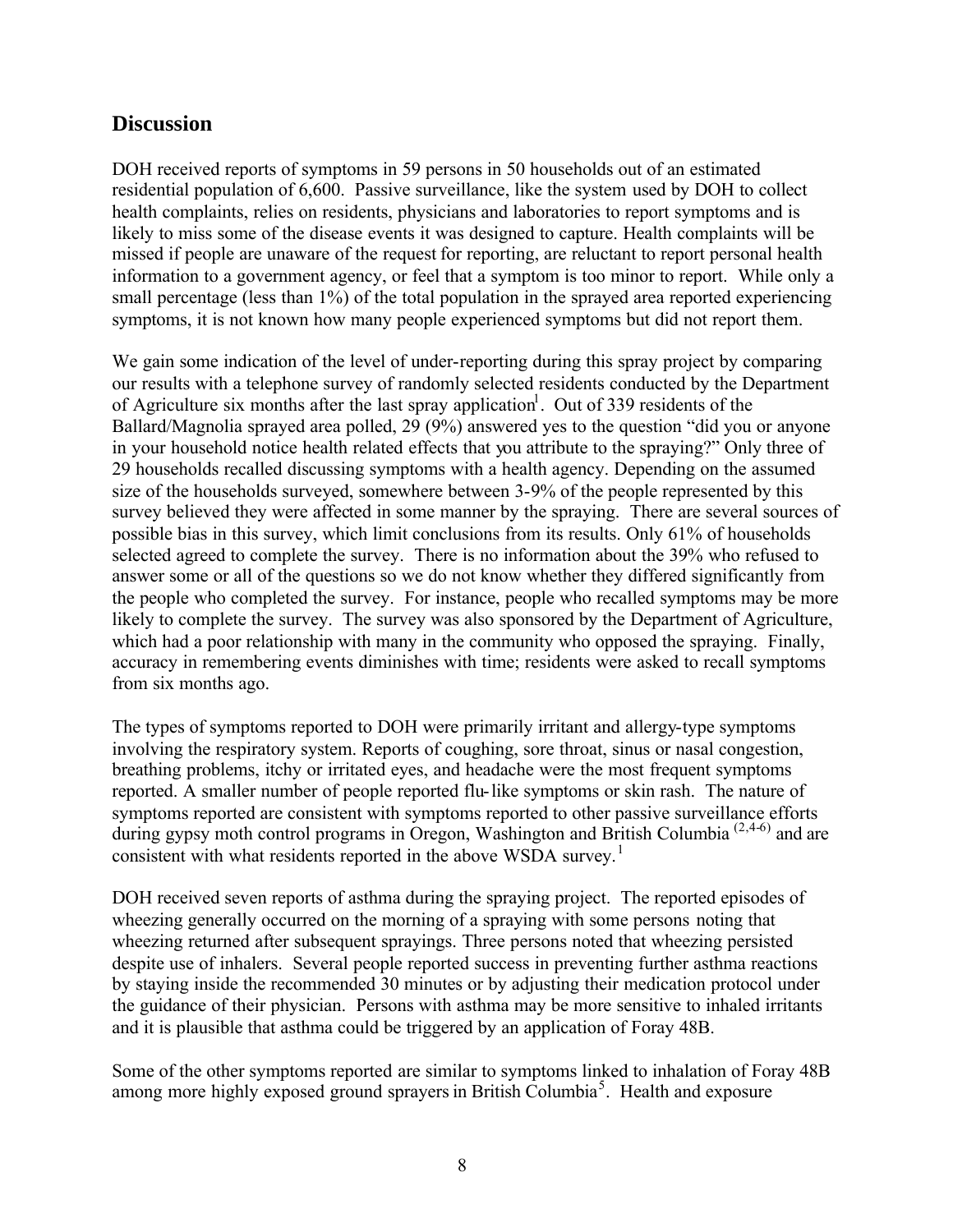monitoring of these individuals showed that ground sprayers were 2-3 times more likely to report dry skin, chapped lips, runny nose, nasal stuffiness, and itching redness or burning in eyes compared to a control group of unexposed horticultural workers. Flu-like illness and headache were not elevated in the ground sprayers relative to controls. Health effects reported were generally mild and transient in nature; there were no serious health complaints and no time lost due to illness reported. The results of this study do suggest that Foray 48B may act as an irritant when inhaled in large amounts. It is important to note that these workers were exposed to many times more Foray 48B than the general population during aerial spraying (some workers exposed to air concentrations more than 1000 times higher). However, the general population tends to contain more sensitive individuals than a healthy working population and it is possible that some sensitive individuals could experience irritant effects at a lesser exposure.

Although some of the symptoms reported to DOH are plausibly due to Foray 48B, it is virtually impossible to determine whether symptoms experienced by any specific individual were the result of exposure to the spray. First, exposure to Btk was not measured. Second, all symptoms reported can be caused by a number of different agents. Spraying for gypsy moth coincided with the normal increase in allergy symptoms during the spring and many symptoms were also consistent with infectious agents common at this time of year. Third, there are no diagnostic tests that can determine if these types of symptoms were caused by Btk or other agents in the spray.

The exception in diagnostic testing is a test that can determine whether Btk is the active bacteria in a bacterial infection. It is worth noting that several large surveillance efforts have looked for Btk infections following aerial spraying with Foray 48B but none have identified a problem to date<sup> $(2,5,6)$ </sup>. DOH surveillance for cases of Btk infections after this project also detected no infections linked to the gypsy moth spray.

Although the cause of an individual's symptoms was not possible to determine, it is possible to measure community-wide health impacts from aerial spraying with epidemiological tools. These methods generally involve comparing the health status of residents in a sprayed area to residents in a similar but unsprayed area. Several epidemiological efforts have looked for changes in the health status of urban populations after aerial applications of Foray 48B. These studies have not detected negative impacts to health. These are briefly discussed below.

During use of Foray 48B in 1999 in British Columbia<sup>2</sup>, a general population survey compared 522 participants within the sprayed area and 487 participants outside of the sprayed area. Participants were interviewed by phone before and within three days of spraying. They were asked general questions about their health and asked to list their specific symptoms. There were no differences between the two groups before or after the spraying. There was no measurable increase in symptoms following spraying reported by participants living in the sprayed area. Although people from within the targeted area reported symptoms to a hotline, which they believed were related to the spray, no increase in symptoms over background was apparent.

Because persons with asthma have been identified as potentially more sensitive to the spray, at least three studies have looked for an increase in medical visits for asthma in areas that have been sprayed with Foray  $48B^{(2,3,5)}$ . No increases were detected. One study included surveillance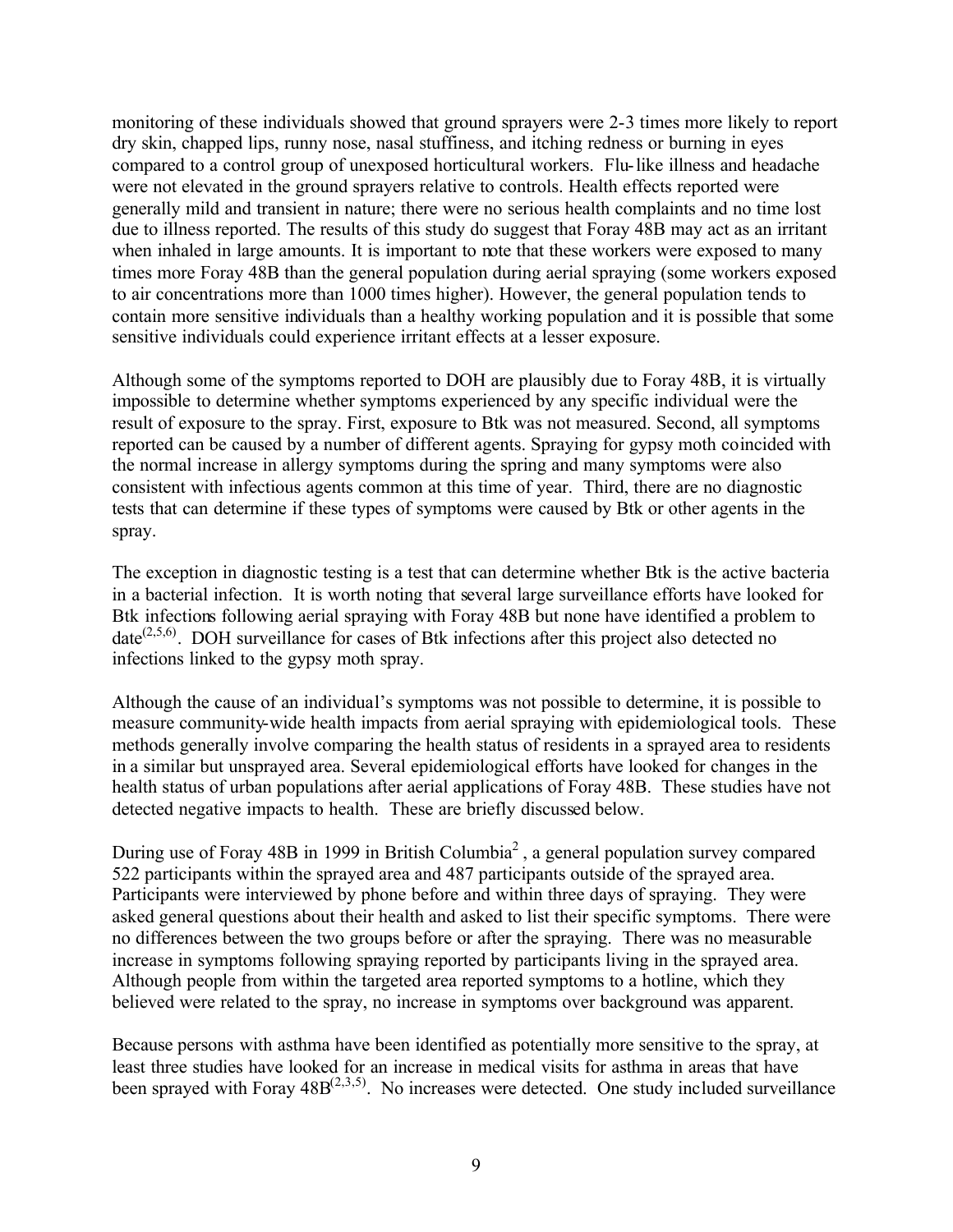for mild changes in childhood asthma for which no health care was sought. Twenty-nine children with prior history of moderate to severe asthma were matched by gender and age with the same number of asthmatic children outside the spray zone<sup>2</sup>. Respiratory health of the children was assessed by peak expiratory flow measurement twice a day and by daily recording of symptoms. Nasal swabs collected the evening before each spray and two hours after the spray were assessed for presence of the Btk strain used in Foray 48B. Although nasal swabs were positive for Btk in a number of children in the sprayed area, there was no evidence that the spray affected their asthma.

Two epidemiological studies have assessed health effects for which people sought health care following aerial spraying of Foray 48B. In 1996, New Zealand evaluated visits to a medical center in a repeatedly sprayed region of Auckland  $(80,000$  people in 30,000 households)<sup>3</sup>. The study reviewed 5,506 patient records for five medical conditions: acute asthma, dermatitis, conjunctivitis, rhinnitis, and motor vehicle injuries. There were no increased visits for the five conditions during the first month of spraying when compared to either the month prior to spraying or the same month the year before when no spraying had occurred. This study also examined hospital discharges from the sprayed region during the entire eight month spray period and compared it to unsprayed areas of Auckland and to prior years when no spraying occurred. No increases in admissions for corneal ulcer, acute respiratory infection, gastro-intestinal infections, or infectious and parasitic diseases were observed that were unique to the sprayed area. The study also checked hospital discharge data for incidence of miscarriage and prematurity. Admissions for both conditions declined during the spray year.

A similar monitoring effort in British Columbia in 1999 evaluated patient admission data for emergency rooms serving a sprayed area<sup>4</sup>. There was no increase in the number of visits for five specific conditions: respiratory illness, chronic obstructive pulmonary disease, asthma, dermatitis, and gastrointestinal illness.

While epidemiological evidence has not found measurable increases in illness in communities where Foray 48B was applied by air, many of the people reporting symptoms during this year's AGM eradication project strongly believed that their symptoms were related to the spray. A number of the reports received by DOH appeared to be temporally linked to the spraying. These included a skin rash that appeared within four hours of direct exposure to spray droplets and cases of adult asthma that worsened after each application. A number of persons who reported irritant effects such as burning eyes and nose noted that their symptoms followed each application. There appears to be a gap between what people living in sprayed communities report and what epidemiological tools have been able to detect. Data collected with a passive surveillance system will not be able to further resolve this apparent inconsistency.

DOH tracked use of health care in part to help design future surveillance. The majority of persons reporting symptoms did not seek health care for their symptoms. Seven persons sought health care from a naturopathic doctor. Only one sought medical care at an emergency room. No one was hospitalized. Health surveillance, which collects only data from hospital admissions or medical office visits, would miss most of the symptoms reported by individuals in the Ballard and Magnolia communities. The importance of including visits to practitioners of alternative medicine in medical visit surveillance is also underscored by the Ballard and Magnolia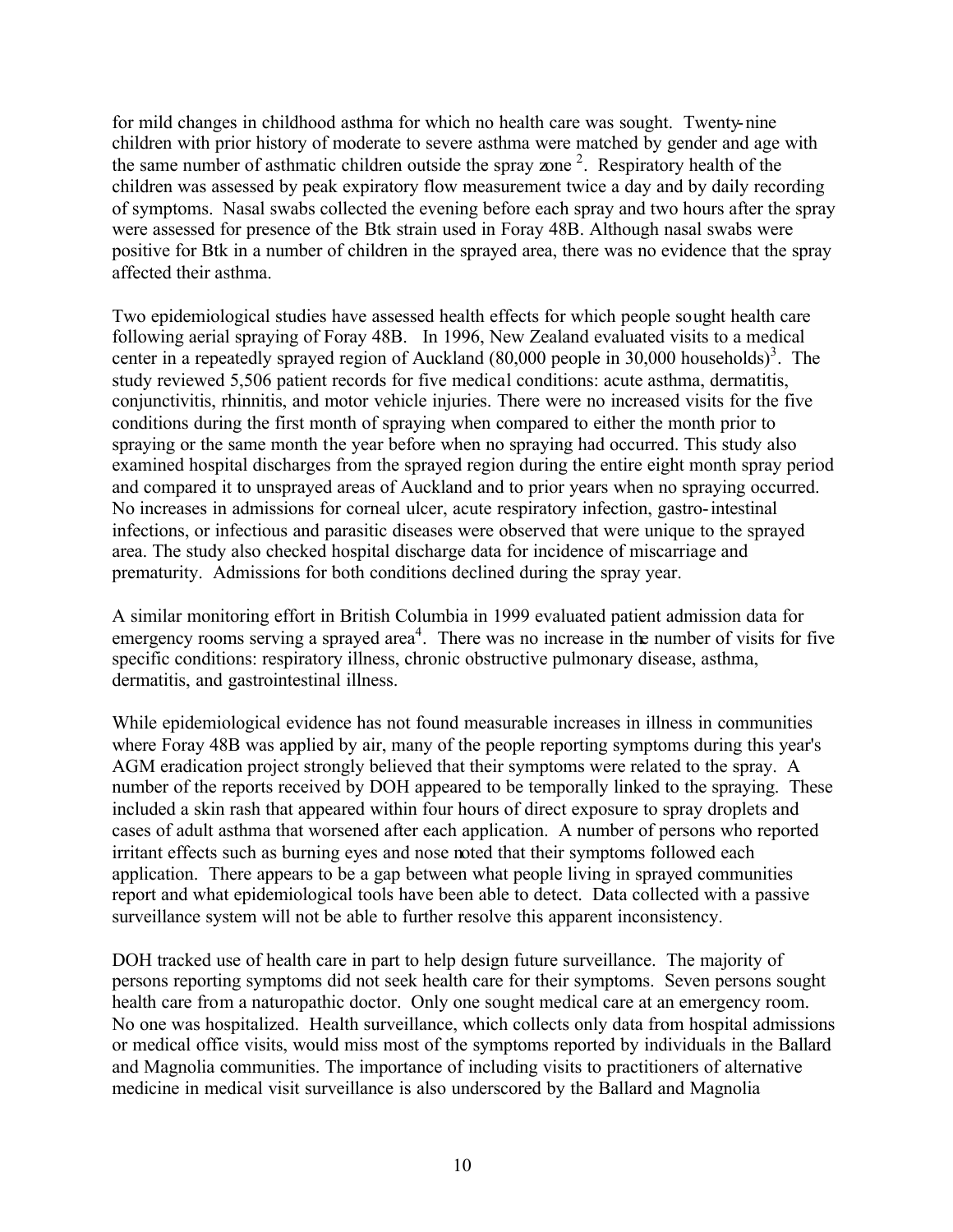experience. Further resolution of the extent of health impact will require monitoring of symptoms for which health care is not sought and would need to control for background rates of symptoms in the community.

Community concerns were reviewed with the Department of Agriculture after the spray project. Discussion included: methods for involving the community earlier in the decision-making process; improvements in public education about the opportunities for public comment; the importance of presenting a detailed scientific justification for any spraying; the value of using the Internet to field community questions and to disseminate public information; and options for expanding the review of pesticide inert ingredients to increase public confidence in the assessment.

#### **Recommendations**

- If aerial spraying for gypsy moth is deemed necessary in the future, current practice of providing wide notification of the project and the specific spray dates should continue. Dissemination of information to the public during the entire cycle of the project (i.e., pheromone trapping, ship inspections, moth suppression efforts in the Russian Far East, and other monitoring activities) may help to engage the public earlier in the process.
- **Easier access to public documents would clarify the scientific basis for the decision to** spray and would facilitate review and comment by the public and independent scientists. Especially beneficial would be improved access to the 1995 Environmental Impact Statement (EIS) for Gypsy Moth Management in the United States, which includes detailed ecological and human health risk assessments, the State Environmental Policy Act (SEPA) documents, and the site-specific Environmental Assessment, completed by WSDA's gypsy moth management program.
- Health agencies should consider an expanded effort to make science-based health information readily available via the Internet and through other known community information resources.
- **Health surveillance that controls for background rates of symptoms would aid in** understanding the relationship between symptoms reported and aerial spraying with Foray 48B. Surveillance would be especially useful if it were capable of detecting an increase in symptoms for which no health care was sought. Health surveillance should be designed well in advance of spraying and should reflect input from the community, independent scientists, and medical professionals. This type of health surveillance is resource intensive and could not be carried out within the current budgets of local or state health agencies. Additional funding sources would need to be identified.
- Health agencies conducting surveillance should consider soliciting health reports through a dedicated toll-free number. The number could be widely disseminated and would be a focus for health information, health concerns and symptoms reports.
- ß With additional resources, monitoring for air concentrations of Btk during and following spraying would better characterize community exposure and could provide a scientific